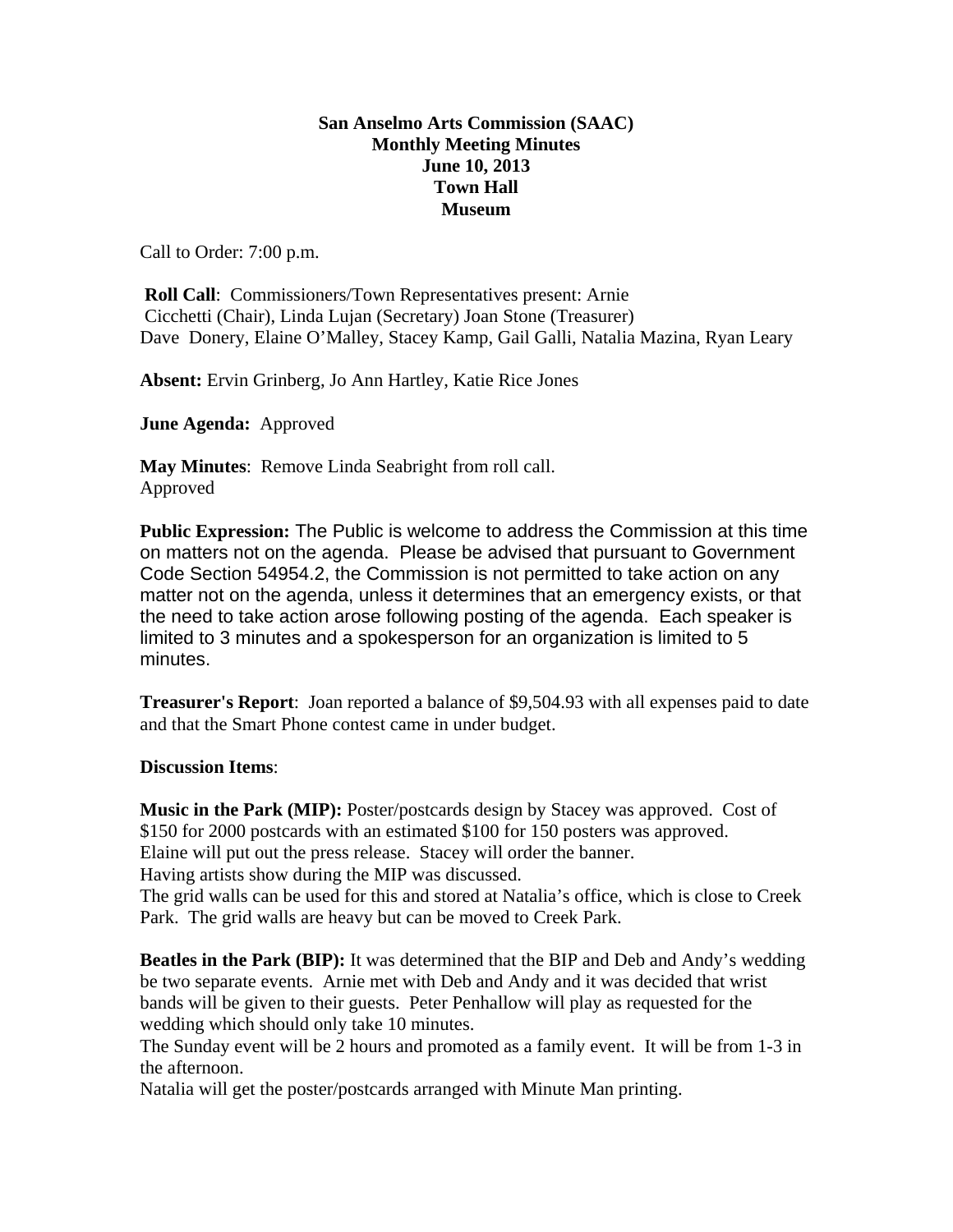Linda to work on a sign up sheet and distribute.

Linda and Joan to work with Tom Boss (Film Night in the Park) to arrange for Porta Potties.

The question about having a debris box donated was asked. Linda to make lanyards for Elaine, Stacey and Gail.

**Picnic on the Plaza & Country Fair Days:** The Creek Side Q, food provided by Insalatas and dessert by Sweet Cheeses. Music will be provided by the Receders. This is a fund raiser for town projects/special events.

The date is June  $27<sup>th</sup>$  from 5:30-7:30 and will be family oriented.

Linda and Gail will volunteer, other commissioners will let Dave know if they can assist. The SAAC will sponsor the Picnic on the Plaza on 8/16. Stacey will touch base with Katie on what band will play.

**Public Art Shows:** Nancy Cichetti is now showing at the Marin Coffee Roasters and at Town Hall.

Natalia gave contracts to Linda, Gail and Stacey. Gail and Stacey will get with Tim Mock of the MCR for signature.

**Marketing:** Vicky Sarkasian, past student commissioner, has done work for the SAAC as an intern. It was determined that school credit as an intern would be compensation as an intern for Vicky.

Linda will set the Google Calendar to send emails to each SAAC commissioner prior to all events.

**Smart Phone photo contest**: This was a successful event. Thanks to Jo Ann and the sub-committee for making this a great event.

It was recommended that Jo Ann write letters of appreciation to those who participated.

**San Anselmo Arts and Wine Festival:** Stacey will get the tents for this event. Dave has tables.

Stacey will get the SAAC banner with grommets for the front of tents.

BIP and MIP posters/postcards will be available for distribution.

Grid Walls will be delivered to the site by Stacey.

Set up to begin on Saturday  $6/22$ . Volunteers to arrive between  $6:30 - 7$  am.

**POP Art:** Tabled

**Non-Profit:** State of California has approved. Still waiting on Federal.

**Business Cards:** It was decided that lanyards will be used and anyone who wants business cards can order them.